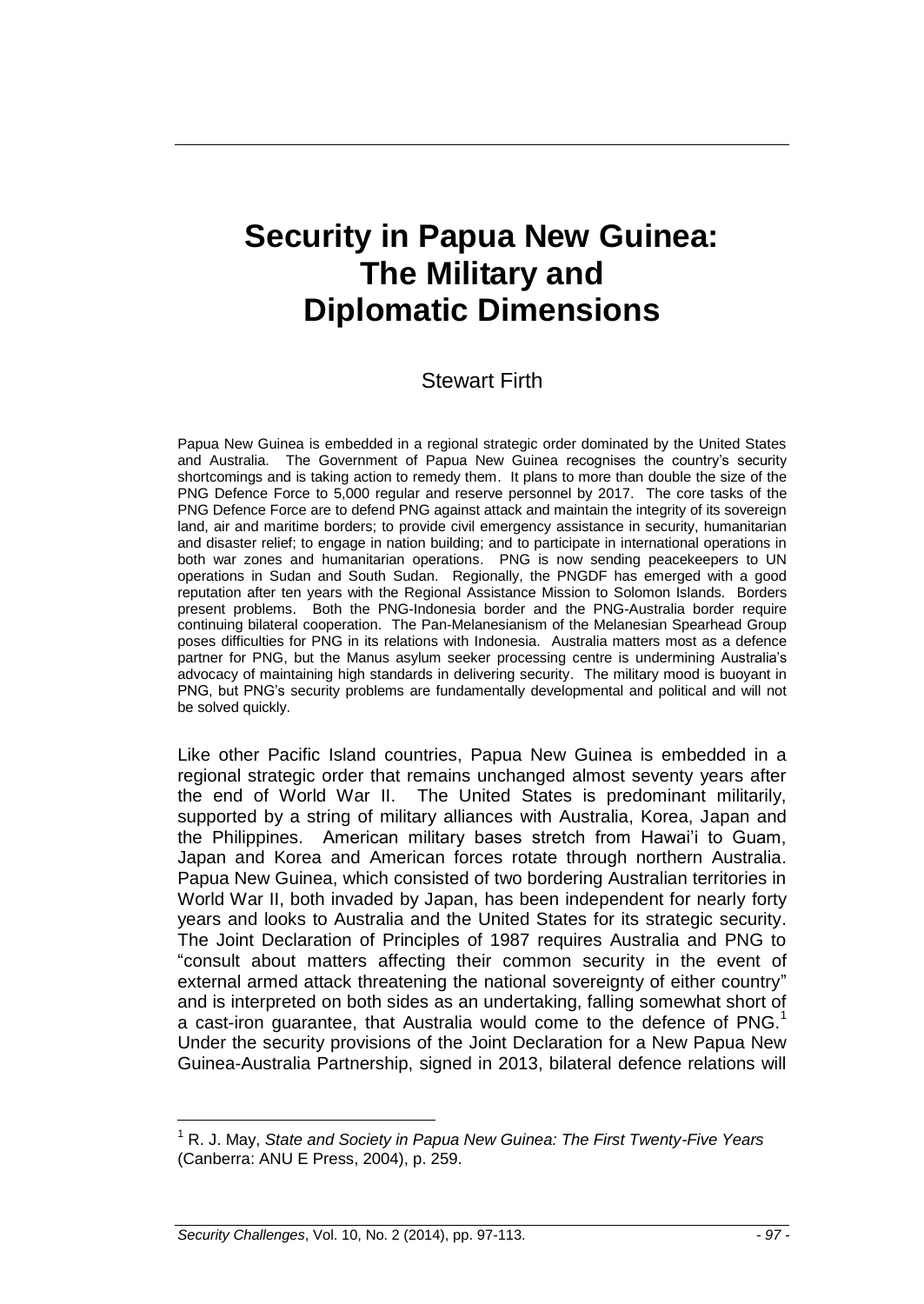deepen and Australia will do more to strengthen the Papua New Guinea Defence Force (PNGDF).

A stable and enduring Pacific strategic order is accompanied by a fast changing economic order as the shift of global production to East Asia creates new opportunities for Pacific Island countries, and especially for resource-rich PNG. In the last decade PNG's economy—as traditional economics measures these things—has grown consistently at rates more like those of East Asia than of the neighbouring Pacific Islands. A consortium of companies led by ExxonMobil's PNG LNG is spending US \$19 billion on the construction phase of the project, and is exporting liquefied natural gas to Japan, China and Taiwan, creating unprecedented growth potential. China, though not the largest foreign investor, is growing in importance to PNG as a market and source of investment. The most important Chinese investment in the Pacific region is Ramu NiCo, which mines nickel, cobalt and chromite near Madang, Papua New Guinea, and has built a refinery on the coast at Basamuk Bay. Ramu NiCo expects to export these minerals for the next twenty years.

Like many other countries in the Asia-Pacific, PNG confronts a potential future mismatch between its strategic ties to the United States and its economic ties to China. PNG's 2013 Defence White Paper points out that the United States is still "the pre-eminent global economic and military power and will continue to be so for years to come", yet at the same time China's "rise to the second largest economy on earth continues to have an upward trajectory and is matched by its growing influence around the world". PNG "is a friend to both countries, has traditional security links with the United States and developing relations with China".<sup>2</sup>

## **The Papua New Guinea Defence Force**

The PNGDF is small even for a small country, with about 2,000 personnel in its land, maritime and air elements. With Australian assistance, the Government of PNG halved PNGDF numbers from about 4,000 to 2,000 after 2002, following a series of incidents arising from serious lack of discipline, including a mutiny at Moem Barracks in Wewak, where buildings were burnt down and soldiers had to be arrested. In recent years, the LNG boom has added to recruitment problems by attracting officers and soldiers to higher paying jobs in the private sector. The restructuring of the PNGDF, however, had useful consequences. The presence of soldiers in Southern Highlands Province in 2007, for example, ensured that the elections would proceed rather than fail as happened in 2002, and members of the PNGDF gained a good reputation for their performance during the ten years of their

<sup>2</sup> Government of PNG, *Defence White Paper 2013*, *Defending PNG's Prosperity* (Port Moresby: Papua New Guinea Defence Organisation, 2013), pp. 17-18.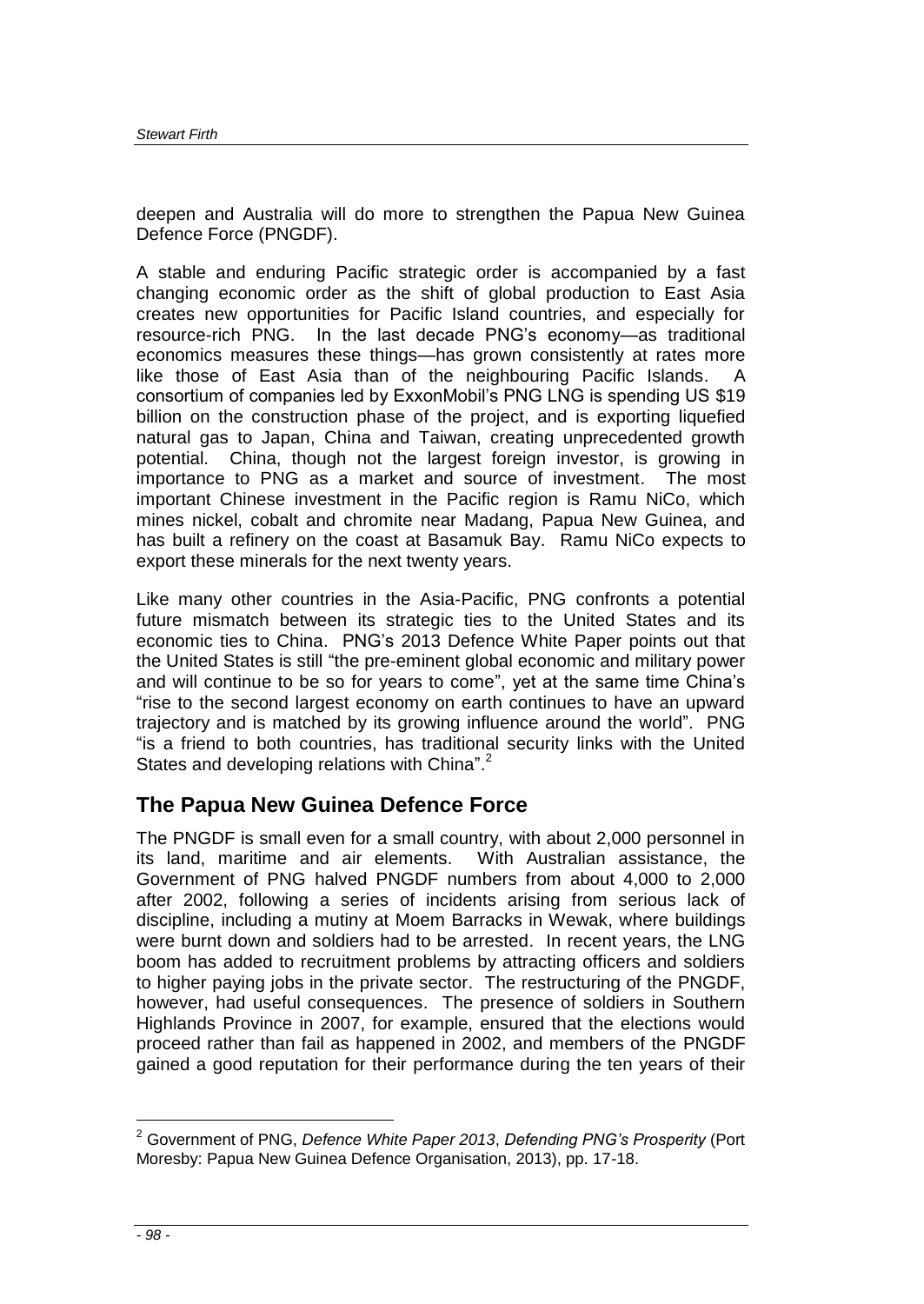military presence of the Regional Assistance Mission in Solomon Islands 2003-2013.

The Government of PNG has now taken a further step and produced the country's first ever National Security Policy together with the first Defence White Paper since 1999. Speaking at the launch of the two papers in 2013, Prime Minister Peter O'Neill conceded that PNG's national security had

> lacked cohesion and effective coordination since Independence. Our response to security issues have been largely disjointed as a result. Our national security institutions have been neglected to the extent where they lack appropriate capabilities to provide effective public safety and protection of our natural resources and our international borders. But we must not sit back and languish, and blame others for what we have not done. My Government is committed to addressing and improving our security. The Royal Papua New Guinea Constabulary's Modernisation Program and the PNG Defence White Paper 2013 are examples of the work we are putting in improving this sector.<sup>3</sup>

The government proposes to more than double the size of the PNGDF, from 2,000 to 4,000 regular personnel and 1,000 reserves by 2017, with a further doubling to 10,000 by 2030. $4$ 

According to the White Paper, the core tasks of the PNGDF are to defend PNG against attack and maintain the integrity of its sovereign land, air and maritime borders; to provide civil emergency assistance in security, humanitarian and disaster relief; to engage in nation building; and to participate in international operations in both war zones and humanitarian operations.

Let us examine these core tasks one by one. The capacity of PNG's security agencies "has declined considerably" since independence, according to the Defence White Paper,

> causing significant security gaps along our land, air and maritime borders. Porous and uncontrolled borders have allowed transnational crime such as the illegal smuggling of small arms, light weapons and contraband to continue unabated. 5

Poor border control also permits the plundering of the country's fish stocks and timber "at an alarming rate".<sup>6</sup> For this reason, controlling the borders requires that the PNGDF be modernised and revitalised.

The Defence White Paper is right to point to the difficulties of policing PNG's vast maritime exclusive economic zone (EEZ), which is 3.1 million square

<sup>&</sup>lt;sup>3</sup> Peter O'Neill, Speech at Murray Barracks, Port Moresby, 20 December 2013.

<sup>4</sup> Government of Papua New Guinea, *Defence White Paper 2013*, p. 14.

 $<sup>5</sup>$  Ibid., p. 19.</sup>

 $6$  Ibid.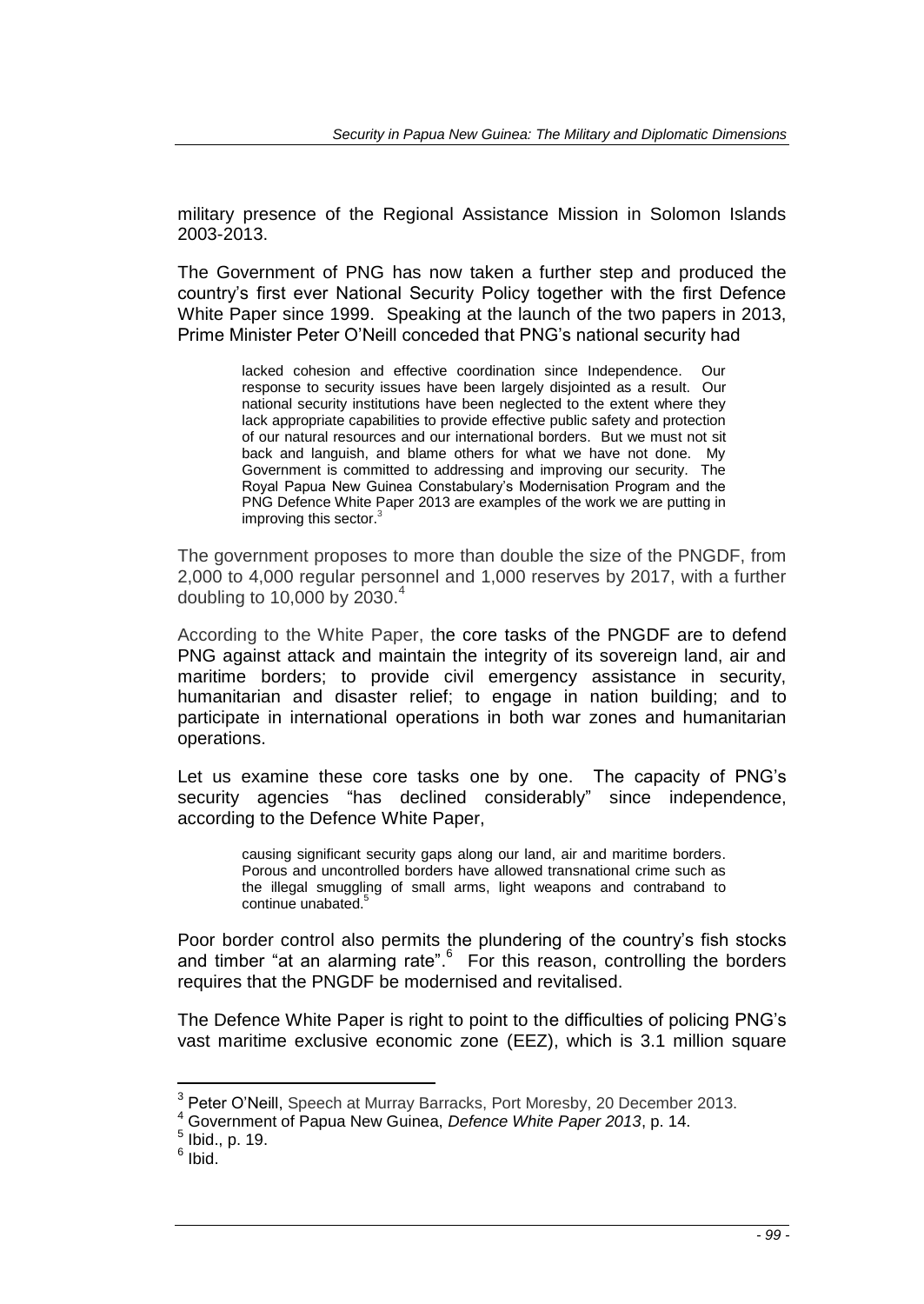kilometres in extent and includes seven maritime borders. One estimate is that PNG loses one billion kina (AUD \$500 million) annually in fishing revenue as a result of illegal, unreported and unregulated fishing in this zone.<sup>7</sup> Like other Pacific countries, PNG has used Pacific Patrol Boats donated by Australia to police its EEZ, and will do so in the future now that Australia has announced the Pacific Maritime Security Program, which aims to provide an updated version of the patrol boat program from 2018. Under the old scheme, Australia funded refits of the boats and brought crews to the Australian Maritime College for training, as well as supplying Navy personnel as advisers. Under the new program, Pacific EEZ surveillance might be directed by a regional maritime coordination centre based in Solomon Islands, but whatever form it takes, PNG's ageing patrol boats will be replaced. The task of EEZ surveillance and enforcement is best performed regionally and with the support of powerful allies, as happens annually in the Forum Fisheries Agency's Operation Kurukuru, a coordinated maritime operation covering the exclusive economic zones of fifteen Pacific countries including PNG. Vessels and aircraft of the Quadrilateral Defence Partner countries (Australia, New Zealand, France and the United States) provide robust support to Pacific patrol boats in the search for poachers. In 2013 the Operation covered 30 million square kilometres, included PNG's EEZ, and involved twelve Pacific patrol boats, whose crews participated in boarding more than 100 fishing vessels.<sup>8</sup>

Alone among Pacific Island countries, PNG has a land border. Originating in the colonial partition of the island of New Guinea between the Netherlands, Germany and Great Britain in the nineteenth century, the border was inherited by Indonesia when it assumed control of west New Guinea from the Dutch in 1963 and became the dividing line, 760 km long, between Indonesia and the new state of PNG in 1975. Since then the border has been the occasion of numerous minor disputes between the two countries and a major one in the mid-1980s, when thousands of West Papuans fled into PNG as refugees following a crackdown by Indonesian military forces on West Papuan independence activists. By 1986 as many as 12,000 West Papuans had crossed into PNG seeking refuge, and soon afterwards PNG and Indonesia signed a Treaty of Mutual Respect, Cooperation, and Friendship, agreeing to "avoid, reduce and contain disputes or conflicts between their nations and settle any differences that may arise only by peaceful means" (Article 2), and promising not to threaten or use force

 $7$  David Feeney, speech at Papua New Guinea Conference, 5 April 2013,

<http://www.minister.defence.gov.au/2013/04/05/parliamentary-secretary-for-

defence-speech-papua-new-guinea-security-through-leadership/> [Accessed 22 May 2014].

<sup>&</sup>lt;sup>8</sup> 'National Participation Key To Success of Fisheries Surveillance Operation: Kurukuru 2013 Ends', Pacific Islands Forum Fisheries Agency, 21 October 2013, <http://www.ffa.int/node/787> [Accessed 22 May 2014].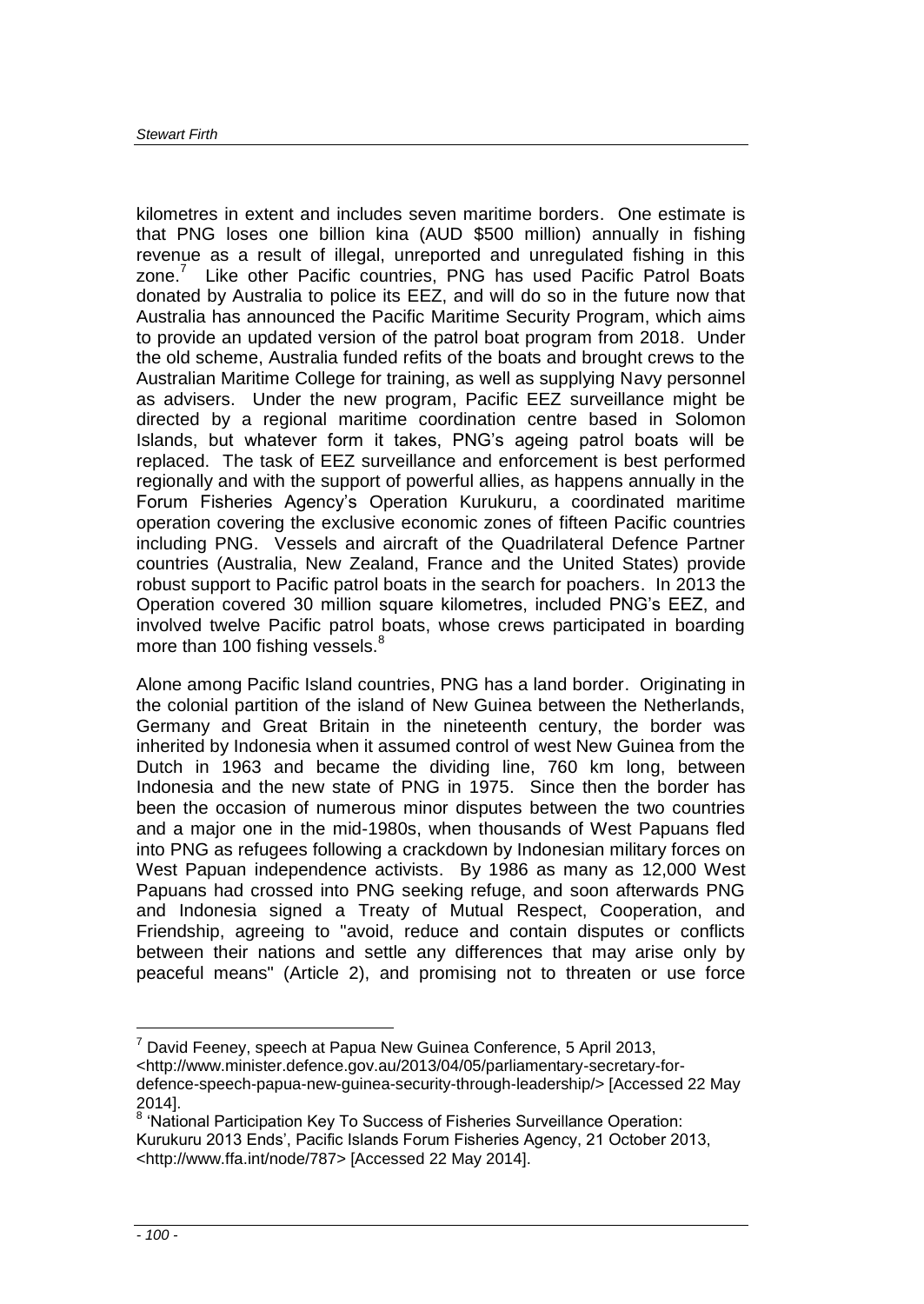against each other (Article 7). $^{9}$  Observers were unsure whether the treaty added anything to the security of the border, but by the early 1990s PNG and Indonesia had signed a "status of forces" agreement.

Further border agreements have followed, in 1990, 1992, 2003, and most recently in 2013, when PNG Prime Minister Peter O'Neill led a delegation of ministers to Jakarta seeking an improvement in bilateral relations. Both sides agreed on softer border management after PNG closed the border crossing near Jayapura for three weeks.<sup>10</sup> Smugglers have for years brought guns and ammunition from Indonesia across the border, landing them on the beaches at Vanimo before they are taken further into PNG, especially the Highlands. Political violence persists. Militants of the separatist *Organisasi Papua Merdeka* or OPM, who seek an independent West Papua, continue to attack Indonesian targets. In April 2014, for example, a group of about thirty separatists removed the Indonesian flag in favour of the Bintang Kejora or Morning Star flag, symbol of West Papuan independence, and destroyed government property at the border near Jayapura. Indonesian soldiers were reported to have killed three protesters in a shoot-out which lasted for hours, and the Indonesian authorities then closed the border gate at Skouw-Wutung after West Papuans fled into PNG.<sup>11</sup> As in 2013, the border remained closed for weeks, and even after it was opened again, the PNGDF was preventing PNG citizens from crossing into Indonesia on the grounds that OPM activists posed a security problem.<sup>1</sup>

The maritime border between PNG and Australia leaves the Torres Strait islands in Australian territory. Some, such as Saibai, are only a few kilometres from the PNG coast, and under the 1978 Torres Strait Treaty, which came into effect in 1985, PNG citizens from thirteen nominated villages may make traditional visits to what is called the Torres Strait Protected Zone, which extends to 10 degrees 30 minutes south latitude in Australian territory. Tens of thousands of Papua New Guineans take up this opportunity each year, and PNG Customs, Immigration and Police personnel regularly conduct joint border patrols with Australian Customs and Border Security, Australian Federal Police and Queensland Police in the search for

<sup>&</sup>lt;sup>9</sup> 'Indonesia-Papua New Guinea', Mongabay.com,

<sup>&</sup>lt;http://www.mongabay.com/history/ indonesia/indonesia-papua\_new\_guinea.html> [Accessed 22 May 2014].

<sup>10</sup> 'RI, PNG Agree to "Soft" Border Approach', *Jakarta Post*, 18 June 2013.

<sup>11</sup> 'RI-PNG Border Closed after Shoot-out, Three Gunmen Claimed Dead', *Jakarta Post*, 7 April 2014.

<sup>12</sup> 'Wutung Border Between PNG, Indonesia Still Closed, Unsafe: PNG Defence Force Offers No Guaranty of Protection for Citizens', *PNG Post-Courier*, April 2014.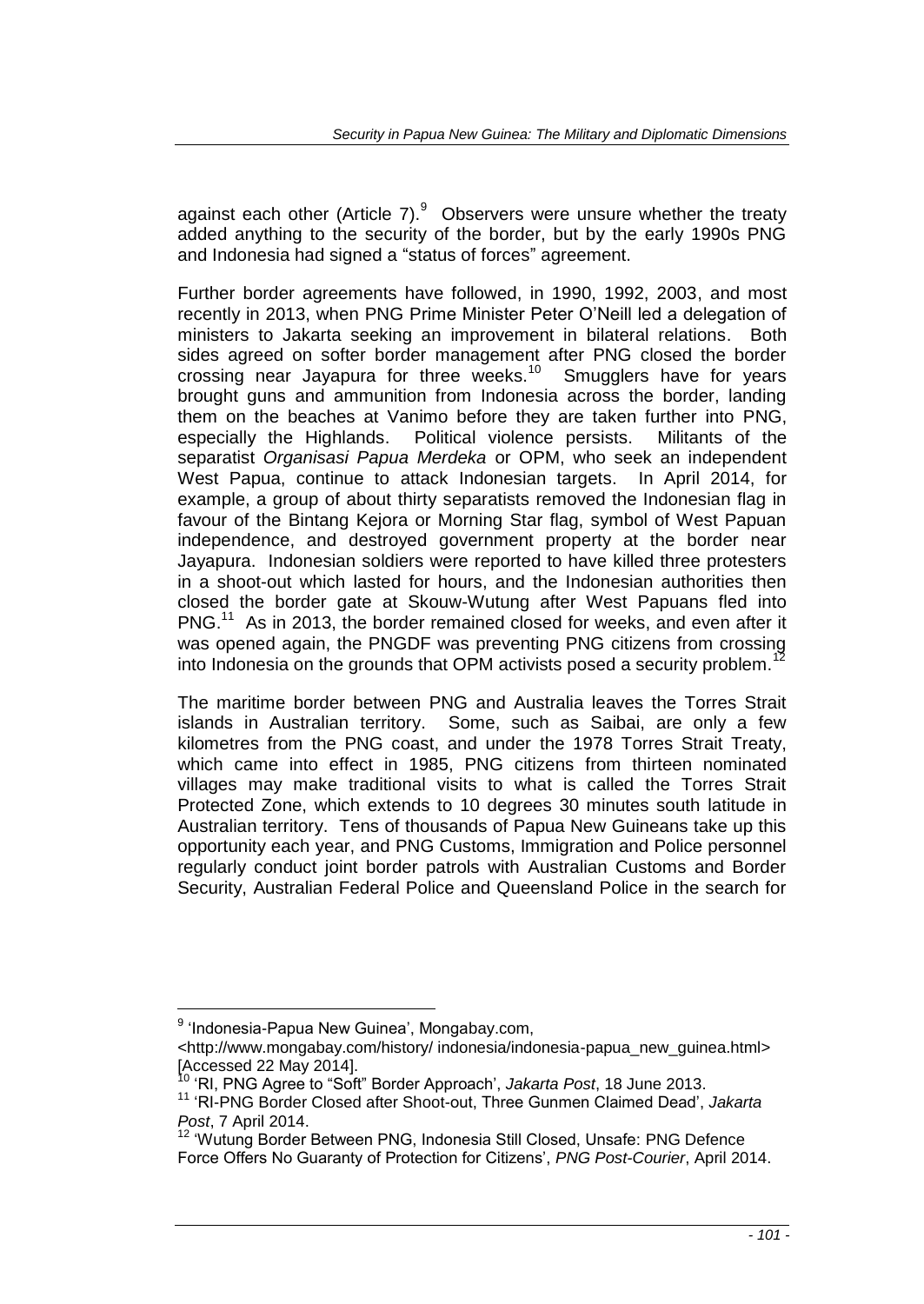illegal movement of guns, drugs and money, as well as for vessels engaging in illegal fishing.<sup>13</sup>

The border raises issues not just of smuggling and people movement, but also of human security in the form of threats to health. For years Papua New Guineans made the short trip to the Australian islands of Saibai and Boigu in order to receive treatment for tuberculosis (TB), a serious health problem in PNG, where the prevalence rate—534 per 100,000 people in 2011—is high by global standards and very high by Pacific standards. At that time the Australian health clinics were treating sixty PNG nationals for TB, some with the multi-drug-resistant form of the disease. The Australian and Queensland governments have since closed the clinics to Papua New Guinean patients, opting instead to strengthen the health system on the PNG side of the border. Daru Hospital opened a new TB isolation ward in 2013, and Australia is funding World Vision to train community-based health workers, as well as providing a sea ambulance and boats for health service access to the South Fly District. A visiting World Health Organization team found evidence in 2012 of better diagnosis, training and infection control as a result of these new measures, $14$  but not everyone is convinced that the change in arrangements is for the better, given PNG's patchy record in delivering health services in rural areas. Following criticism of the closure of the Australian clinics to Papua New Guineans, the Queensland Department of Health claimed that:

> any re-opening of the Saibai and Boigu island tuberculosis clinics for Papua New Guinea nationals is likely to increase the risk of cross-border infection for the Torres Strait. It would also increase the risk of drug-resistant tuberculosis (TB) entering Queensland. A locally-controlled program, as endorsed by the World Health Organization, is the most effective method of combating TB in PNG.<sup>15</sup>

The security of Australia, as the TB issue shows, depends in part on the success of PNG as a developing state and on the effectiveness of its public health system.

As happens in the case of the Torres Strait, people move back and forth across the border on PNG's north-eastern flank between Bougainville and Solomon Islands. During the armed conflict in Bougainville in the 1990s, hundreds of Bougainvilleans found refuge in Choiseul Province and some

<sup>&</sup>lt;sup>13</sup> Sean Dorney 'Joint Border Patrols Enhance Relations Between PNG, Australia.

PNG Citizens Allowed Traditional Entry to Torres Strait without Visa', *Radio Australia*, 14 November 2013.

<sup>&</sup>lt;sup>14</sup> Department of Foreign Affairs and Trade, 'Papua New Guinea: Tuberculosis Management in Western Province',

<sup>&</sup>lt;http://aid.dfat.gov.au/countries/pacific/png/Pages/tb-png.aspx#australia> [Accessed 22 May 2014].

<sup>&</sup>lt;sup>15</sup> Department of Health, Queensland Government, Media Statement, Torres Strait TB Clinics Statement, 21 February 2013.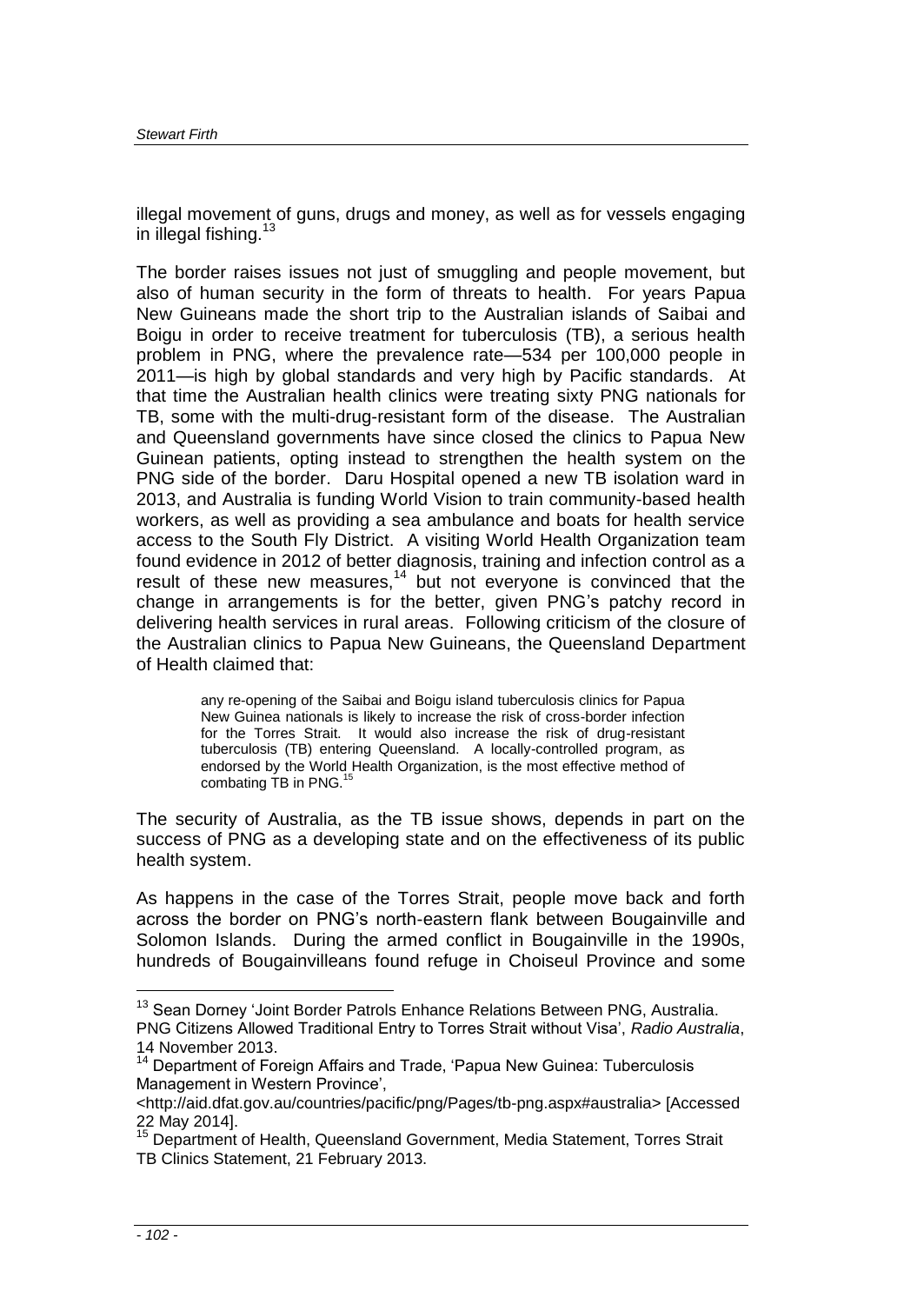took guns with them, adding to the store of firearms later used during the tensions in Solomon Islands. But since the end of hostilities on Bougainville more than fifteen years ago, the border has reverted to its role as a peaceful and artificial dividing line between related communities. Solomon Islands has now built a border post at Taro Island, Choiseul Province, and there is talk of establishing two border control posts on Bougainville.<sup>16</sup>

The second core task of the PNGDF is to provide civil emergency assistance in security, humanitarian and disaster relief, and the Defence White Paper envisages the PNGDF developing its capabilities as a first responder to disasters and to acts of "terrorism, piracy, sabotage, hostage and hijack".<sup>17</sup> All of this is unexceptionable while at the same raising the key issue of affordability inherent in the ambitions of the White Paper in general.

The third core task is to engage in nation-building and contribute to national development, including providing security for national elections as in 2007 and 2012, and creating a secure environment for the South Pacific Defence Ministers' Meeting in 2014, the Pacific Games in 2015 and APEC in 2018. APEC is a huge international event that tests the capabilities of much larger countries and will certainly test those of PNG. The broader aim is to "develop PNGDF capabilities in Engineering, Health, Signals, the ability to provide government patrols into 'inaccessible' terrain as well as Land, Maritime and Air mobility platforms to contribute to nation building". The Defence Organisation will "assist with relieving the national 'Youth Bulge' problem by building the Reserve Force, introducing the school cadet system and developing a National Service scheme".<sup>18</sup>

The idea that the PNGDF should engage in nation-building is not new and has not been successful in the past. As the former Australian Parliamentary Secretary for Defence David Feeney pointed out in 2013,

> PNG tried 'security-for-development' approaches with only mixed success in the early to mid-1990s. And, some would argue the tide-of-history suggests the great success stories of our day, such as Indonesia, are all moving to reduce their militaries' day-to-day involvement in internal security, governance and the market.<sup>1</sup>

An expanded nation-building role for the PNGDF, especially a bigger PNGDF, might tempt it to adopt a directly political role, as happened briefly in 2012 when a small group of soldiers arrested the force commander in support of Sir Michael Somare's attempt to regain the prime ministership. The Sandline affair in 1997, when the PNGDF seized a group of

<sup>16</sup> 'Solomon Islands Govt Funds PNG-SI Border Post', *Islands Business,* 27 May 2013.

<sup>&</sup>lt;sup>17</sup> Government of PNG, *Defence White Paper 2013*, p. 26.

<sup>18</sup> Ibid., p. 22.

<sup>&</sup>lt;sup>19</sup> Feeney, speech at Papua New Guinea Conference.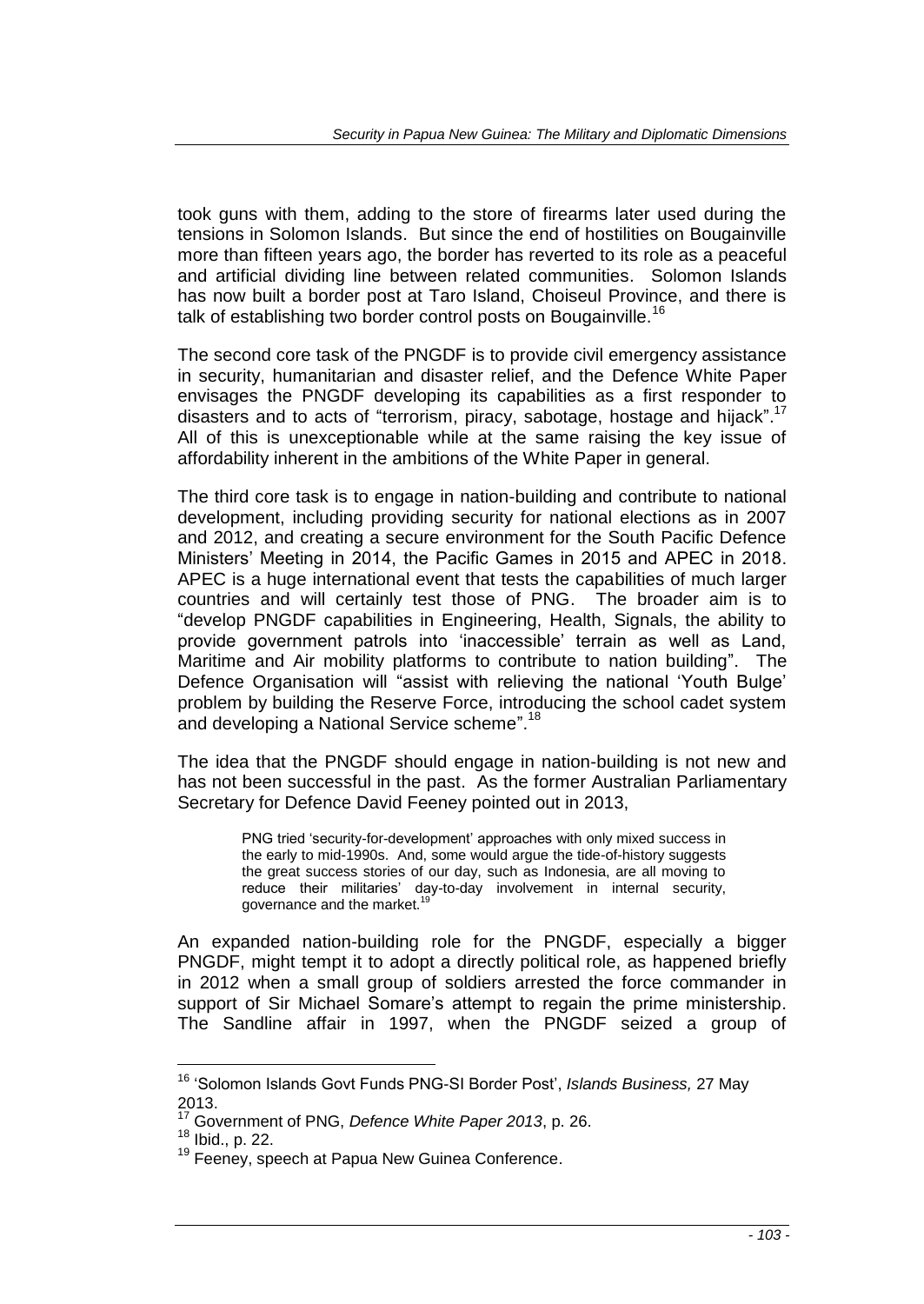mercenaries imported by the government, was another case of minor mutiny, but for the most part the force has been loyal to the civil power since independence.

The fourth core task of the PNGDF, according to the new Defence White Paper, is to fulfil its international obligations regionally and in UN peacekeeping operations. The Government of PNG amended the Defence Act in 2010 to make deployment of PNGDF soldiers possible beyond the Pacific region, and PNG has since sent military observers to Dafur and South Sudan. The numbers are small—just four PNG military observers in mid-2013, with plans to double that number—compared with those from Fiji, which has been sending its soldiers to UN and multilateral peacekeeping operations since the late 1970s. Fiji has 600 peacekeepers in the UN Disengagement Observer Force on the Golan Heights border between Israel and Syria, and an infantry battalion with the Multinational Force and Observers (MFO) in the Sinai, where the Fijians monitor three major border crossings between Egypt and the Gaza Strip. Nothing on this scale yet exists in the case of the PNGDF, but the initiative in Sudan and South Sudan points to the PNG's ambitions to follow the Fiji example. For Fiji as for PNG, participation in UN peacekeeping not only offers the prospect of financial compensation by the UN, but also the chance to operate on a world stage alongside the military forces of much larger states.

The Defence White Paper speaks of the PNGDF's readiness to participate "in the security components" of the Pacific Islands Forum, the Melanesian Spearhead Group, the South Pacific Defence Ministers' Meeting, and even the Association of South East Asian Nations, where PNG has had special observer status since  $1981.<sup>20</sup>$ 

The most important 'security component' of the Pacific Islands Forum in recent years, has been the Regional Assistance Mission to Solomon Islands (RAMSI), where PNGDF personnel served alongside Australian, New Zealand, Tongan (and for a while Fijian) troops. They were farewelled in Honiara in April 2013, having brought knowledge of Melanesian pidgin and a cultural familiarity that gave them easy access to Solomon Islands communities and smoothed the way for RAMSI's police and civilians. The performance of the platoons rotated regularly through Solomon Islands earned respect of a kind that was new to the PNGDF.

The regional statement of principles that provided justification for RAMSI is the Biketawa Declaration, signed by PNG and all other Forum states in 2000. The Declaration, drawn up a few months after a coup in Fiji and the forcible removal of a government in Solomon Islands, commits Forum countries to certain motherhood principles, beginning with good governance and including "belief in the liberty of the individual under the law" and "the

<sup>20</sup> Government of PNG, *Defence White Paper 2013*, p. 30.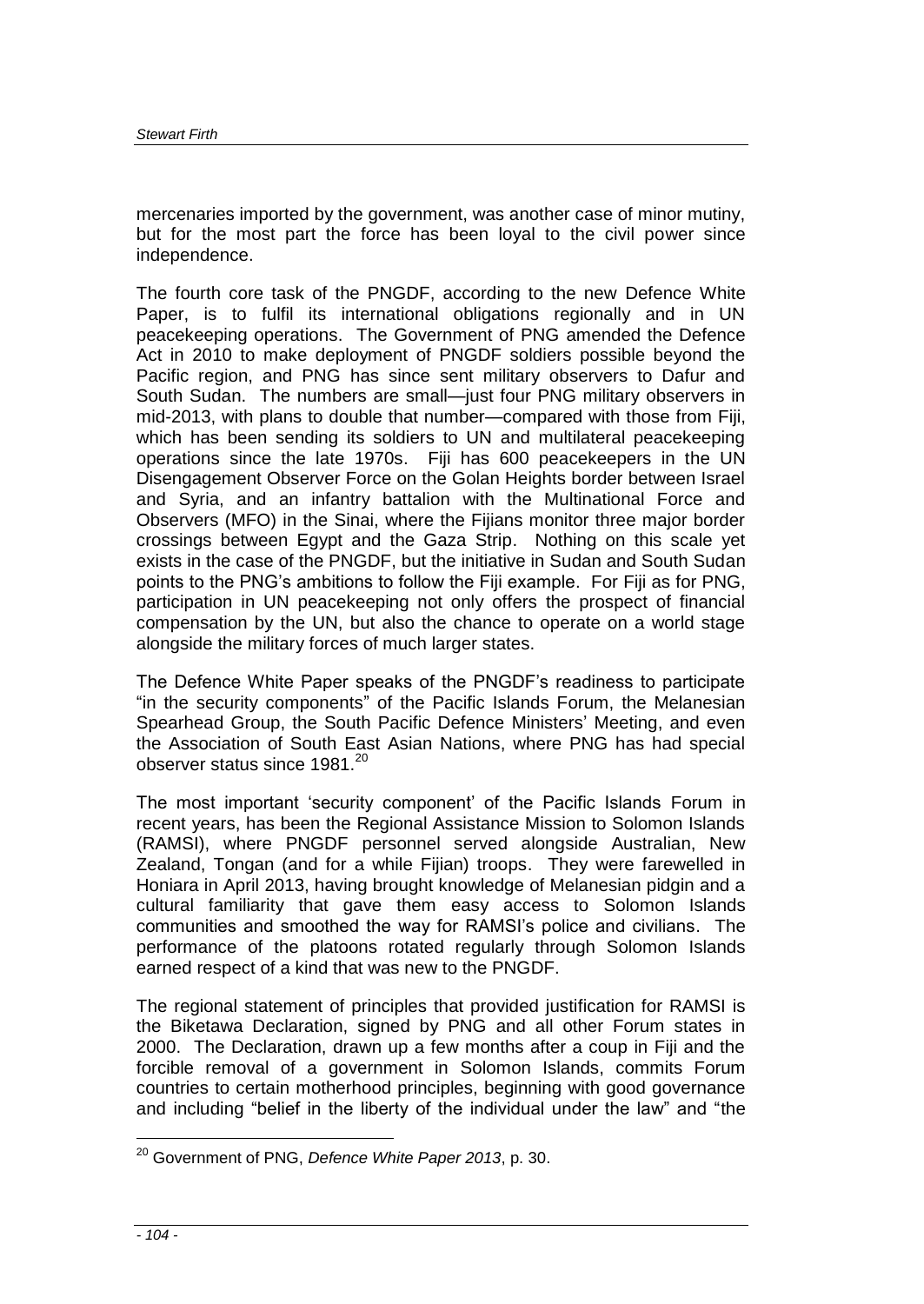peaceful transfer of power, the rule of law and the independence of the judiciary, just and honest government". More importantly, the Declaration recognises "the vulnerability of member countries to threats to their security, broadly defined, and the importance of cooperation among members in dealing with such threats when they arise" and provides for graduated steps that the Forum might take in response "in time of crisis" in a member state. The Declaration did not specify armed intervention of the kind that transpired in Solomon Islands in 2003, but provided for consultation by Forum ministers and "targeted measures", and when the time came its language was general enough to provide legal cover for the regional intervention.<sup>21</sup> Regional security in the Pacific implies the internal security of Pacific states, not only in Solomon Islands but also in its far larger neighbour PNG.

## **Internal Security Issues and the Police**

By some measures PNG has experienced more serious and more persistent security crises than Solomon Islands. Whereas perhaps 200 people were killed during the Solomon Islands tensions, many more—thousands in all were losing their lives in violent conflict in those parts of PNG that lay largely beyond the pale of government authority, such as Southern Highlands Province in the decade from about 2000. Tribal fighting remains common in some parts of the Highlands. It was reported in February 2014, for example, that:

> thousands of people living between the Chimbu-Jiwaka borders all the way to Minj have been missing out on vital government services for years due to constant tribal fighting. Just two weeks after leaders in the area promised to stop fighting and other crimes in front of Supt Tondop, a fight erupted between the Golukup and Tulmukup tribes which resulted in the death of four people and massive destruction to property.<sup>22</sup>

The Government of PNG, however, has never defined such conflict and loss of life as a security crisis of the kind that might invoke the regional protections of the Biketawa Declaration, nor have they asked the Pacific Islands Forum for security assistance.

In those cases where PNG has accepted help with security, it has been for the country's urban centres, directed at establishing conditions of law and order in PNG's capital, Port Moresby, and in towns such as Lae. The *Economist* Intelligence Unit's liveability ranking of cities placed Port Moresby in the worst ten in 2013, along with Harare, Lagos and Dhaka.<sup>23</sup> Security companies thrive in Port Moresby and elsewhere in PNG because they

<sup>&</sup>lt;sup>21</sup> Secretariat of the Pacific Islands Forum, "Biketawa" Declaration', 2000,

<sup>&</sup>lt;http://www.forumsec.org/resources/uploads/attachments/documents/Biketawa%20D eclaration,%2028%20October%2020002.pdf> [Accessed 22 May 2014].

<sup>22</sup> 'Highlands Region: Rival Jiwaka Clans Urged To Stop War', *Post-Courier*, 3 February 2014.

<sup>&</sup>lt;sup>23</sup> 'The World's Least Liveable Cities', *Sydney Morning Herald*, 4 September 2013.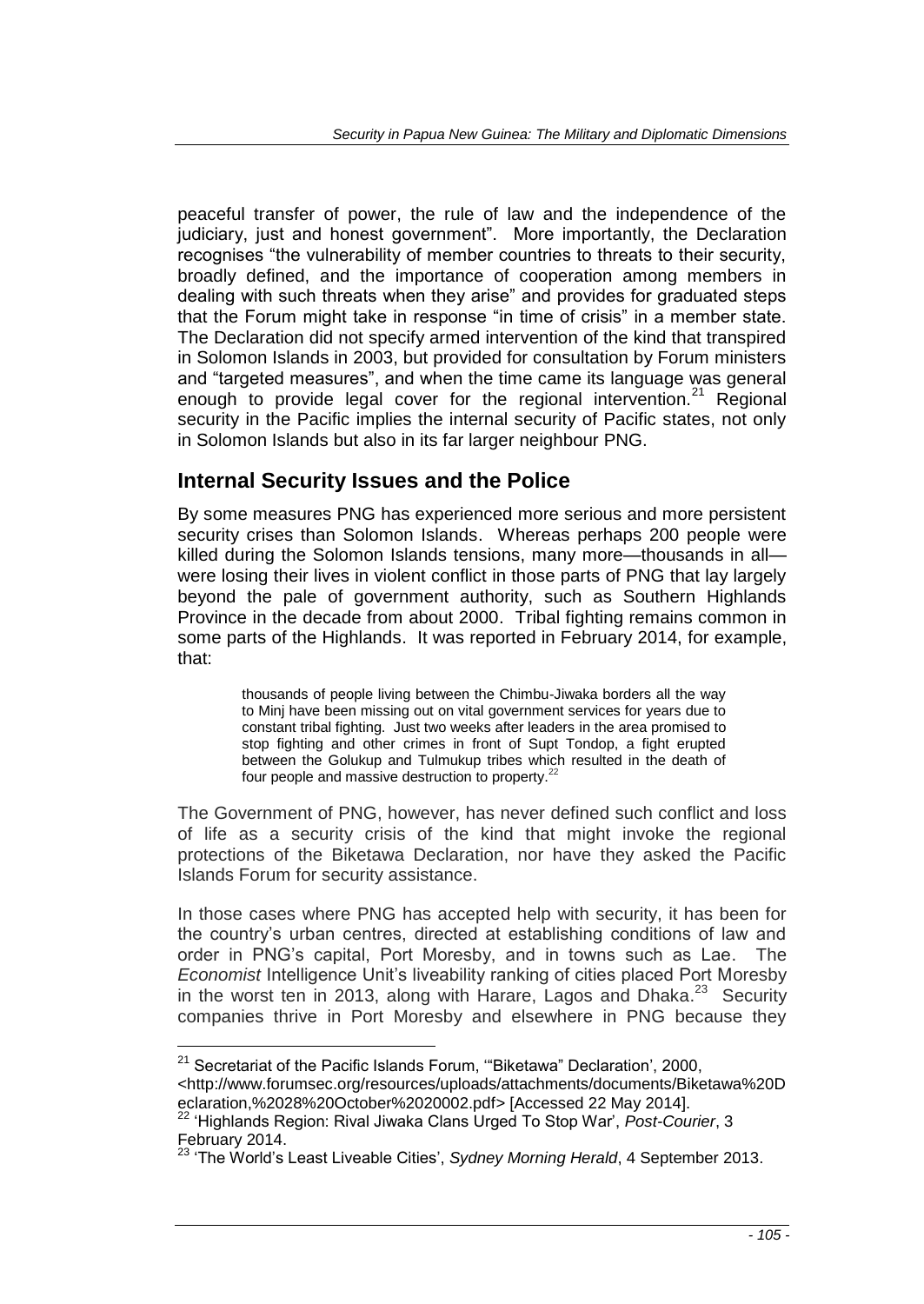provide the conditions of personal safety that police do not deliver. All sorts of daily tasks in Port Moresby can be unsafe for people to undertake, from catching the bus to buying goods at a market, filling a car with petrol or getting back to a settlement after dark.

Recognising this situation, PNG agreed to take a Police Assistance Package from Australia in 2004, with the aim of putting more than 200 police on the streets of Port Moresby and assisting with criminal investigations. The first Australian police, based at Gordon Police Station in Port Moresby, began street patrols in December 2004, but the entire Australian contingent withdrew in May 2005 after the PNG Supreme Court ruled the deployment unconstitutional. At issue was the legal immunity of Australian police in PNG, seen as a slight to the country's sovereignty, although the PNGDF were accepting similar immunity for their own soldiers in Solomon Islands at the same time. The episode revealed the potential for initiatives of this kind to produce a nationalist backlash against Australia. Bilateral relations between Australia and PNG were strained in the last years of the Howard Government, but the election of the Rudd Government in 2007 put police cooperation back on the agenda, and led to the inauguration of the PNG-Australia Policing Partnership the following year. The Partnership is now in Phase IV, and a new generation of AFP officers has been deployed to PNG, arriving in late 2013. Unlike their predecessors a decade ago, they do not have direct policing powers, although they accompany Royal Papua New Guinea Constabulary (RPNGC) officers on foot and vehicle patrols both in Port Moresby and Lae. Their task is to guide and assist the RPNGC in a wide range of areas from community policing to managing police stations, controlling traffic, conducting criminal investigations and dealing with sexual offences.<sup>24</sup> The paramilitary police mobile squads in PNG have gained a reputation for harshness, even brutality, and it would be in Australia's interest, as well as PNG's, to use the Policing Partnership now and in the future to curb those tendencies.

## **Sub-Regional Security: the Melanesian Spearhead Group**

PNG is the largest member state of the Melanesian Spearhead Group (MSG), a sub-regional body that originated in pan-Melanesian sentiments of the 1980s, when PNG, Vanuatu, Solomon Islands and to a lesser extent Fiji were expressing solidarity with the independence movement in New Caledonia and its struggle against French colonial rule. Membership of the MSG therefore consists not only of states—the four Melanesian ones—but also of a political party, the *Front de Libération Nationale Kanak et Socialiste* (FLNKS). In fact the present MSG chair, Victor Tutugoro, is a member of the FLNKS. Frank Bainimarama's 2006 coup isolated Fiji, especially when he failed to hold promised elections in 2009. Fiji was suspended from the

<sup>&</sup>lt;sup>24</sup> Australian Federal Police, Media Release: Australian Federal Police Officers Arrive To Work Alongside Royal Papua New Guinea Constabulary, 5 November 2013.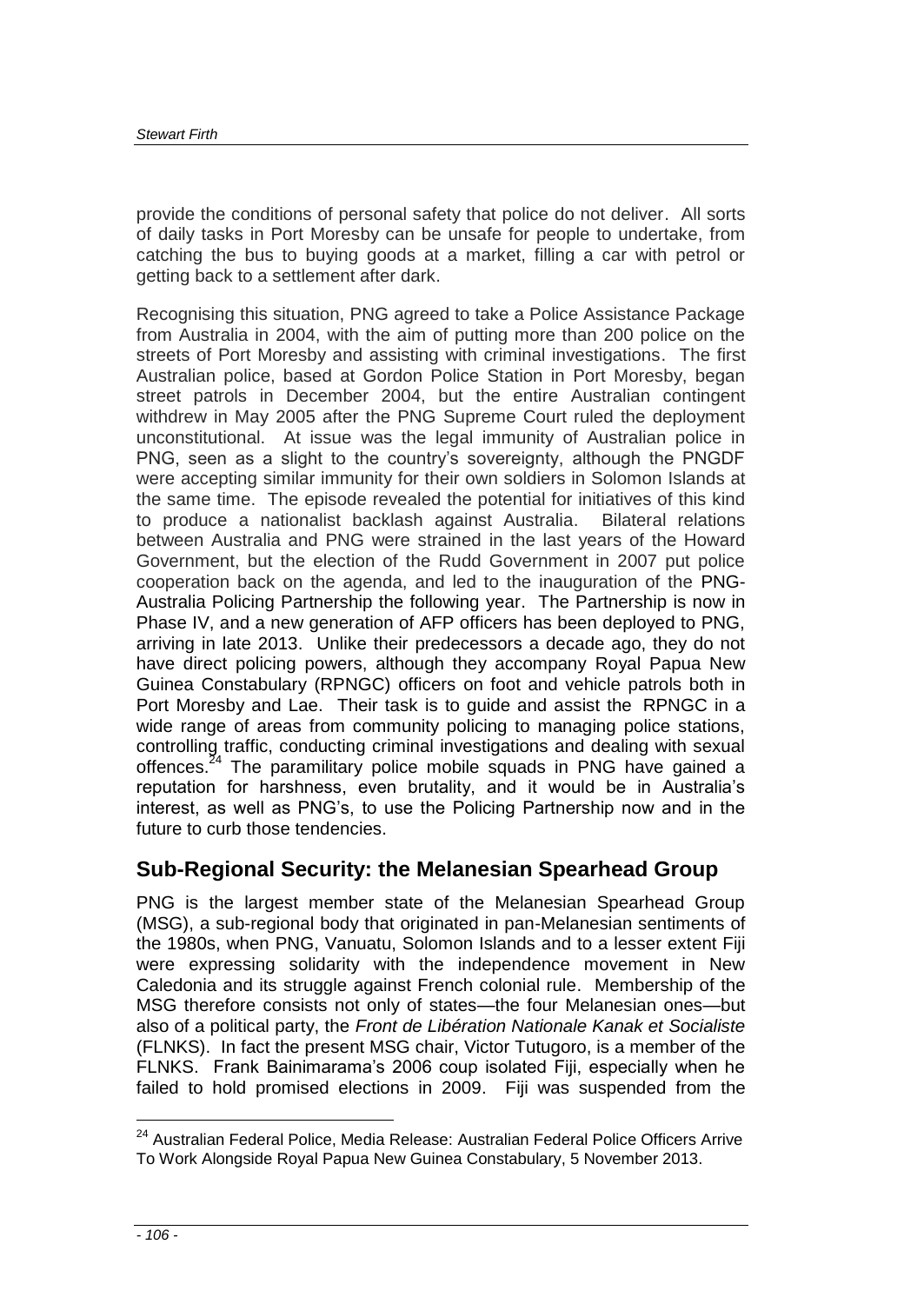Pacific Islands Forum, and Bainimarama turned his diplomatic energies elsewhere, becoming chair of the MSG in 2011 and investing it with a new significance. In recent years the MSG has pursued an active sub-regional agenda, including further trade liberalisation under the MSG Trade Agreement, a Melanesian Green Climate Fund and a Skills Movement Scheme (SMS), which is designed to allow 400 skilled Melanesians nurses, doctors, engineers, accountants and other professionals—to move freely from one MSG country to another. According to MSG Secretary-General Peter Forau, the scheme offers "preferential treatment to parties in the MSG SMS to access employment opportunities" and has the additional benefit of providing a framework of accreditation and standards that "will prepare the MSG members to tap into the wider international labour market where there are more relatively lucrative opportunities".<sup>25</sup> In other words, Forau sees skilled labour mobility between Melanesian countries as a stepping stone for Pacific Islanders to the labour markets of Australia, New Zealand and other advanced economies.

As MSG Chair, Bainimarama wanted to expand the role of the organisation beyond trade, labour and environmental arrangements to regional and international security. He pushed for the MSG to set up its own Melanesian peacekeeping unit, which would be offered to the UN worldwide, and initiated the creation of a department of peacekeeping operations at the MSG Secretariat. Any peacekeeping unit of this kind, if it were to eventuate, would almost certainly be organised and led by the peacekeeping specialists of the Pacific, the Fijians, rather than by PNG.

Pan-Melanesianism has its complications for PNG. At its 2013 meeting, the MSG had to decide on an application for membership from the West Papua National Coalition for Liberation (WPNCL), which seeks the independence of West Papua from Indonesia. The MSG endorsed "the inalienable rights of the people of West Papua towards self-determination as provided for under the preamble of the MSG constitution" and that "the concerns of the MSG regarding the human rights violations and other forms of atrocities relating to the West Papuan people be raised with the Government of Indonesia bilaterally and as a Group".<sup>26</sup> On the question of membership by the WPNCL, it was decided to investigate the issue further by accepting Indonesia's invitation to host a fact-finding visit to West Papua by Melanesian foreign ministers. PNG's deputy Prime Minister Leo Dion, in the absence of Peter O'Neill, made clear that his country sees West Papua as an integral part of Indonesia and does not support its independence. He could hardly say anything else, given PNG's long-standing acceptance of the integrity and permanence of Indonesia's border on the island of New Guinea.

<sup>25</sup> 'MSG Skills Movement Scheme Comes into Force', *PacNews*, Port Vila, 5 October 2012.

<sup>26</sup> MSG Secretariat, '19th MSG Leaders' Summit Communiqué'*,* Escapade Resort, Noumea, New Caledonia, 20 June 2013.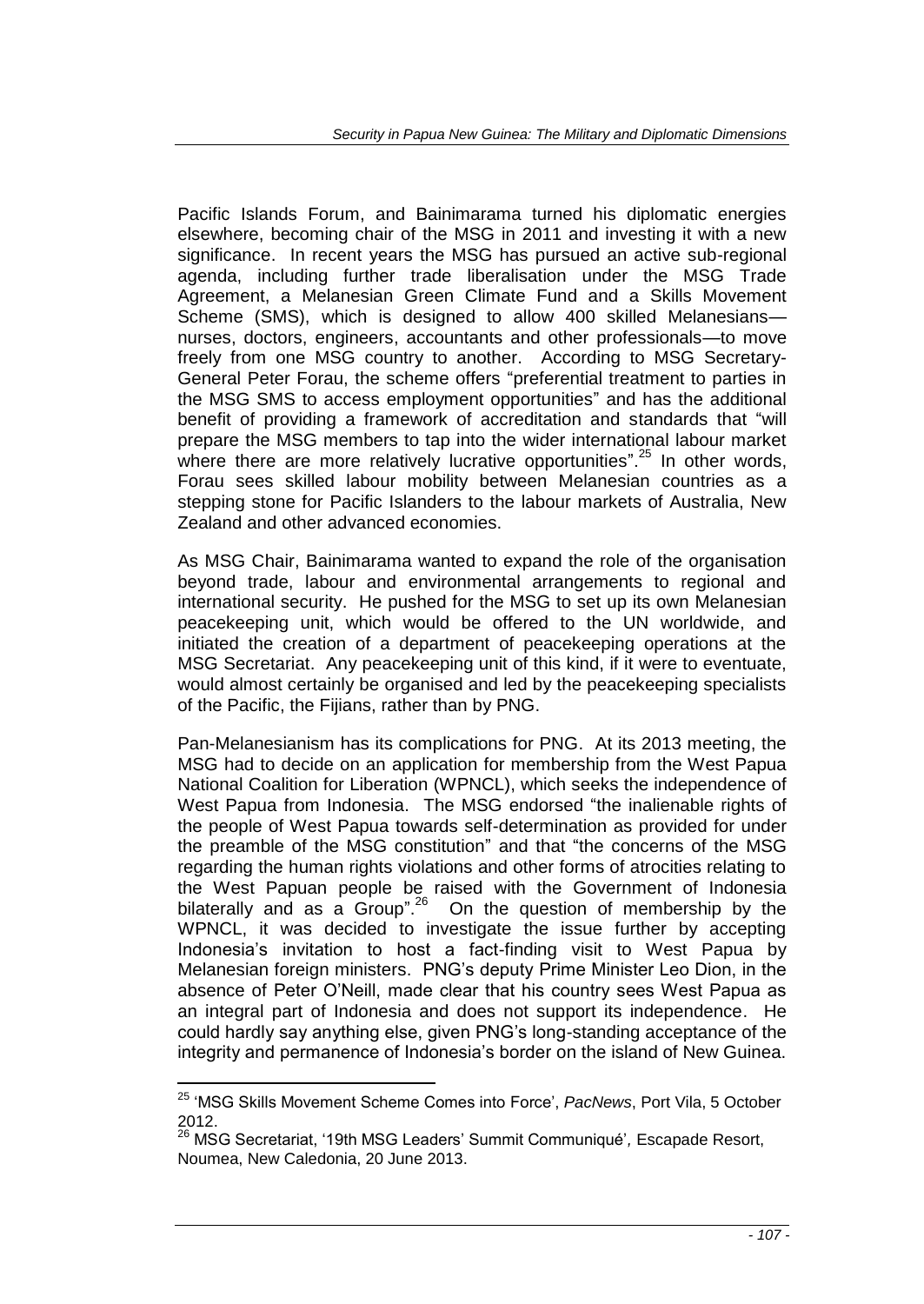When the MSG ministers went to West Papua in January 2014, sparking a demonstration and a number of arrests, Vanuatu boycotted the mission, claiming Fiji had transformed it from a human rights delegation into a trade and investment initiative. Indonesia joined the MSG as an observer in 2011, and its policy of soft engagement on West Papua replaces one of rigid exclusion, which for many years made official visits of this kind impossible. As an observer, Indonesia is able to bring to MSG meetings antiindependence West Papuans such as Franzalbert Joku, who told the journalist Sean Dorney at the 2013 MSG meeting that the human rights situation in Indonesia had "improved markedly since the process of reforms and democratisation were introduced at the end of the '90s. And that is also reflected in the situation in [the Indonesian province of] Papua."<sup>27</sup> Indonesia, which has been increasing its engagement with PNG and other Pacific countries in recent years, could be well satisfied with the outcome of the 2014 West Papua mission. In a joint statement issued in Jakarta after the West Papua visit, Indonesia and the MSG declared that they supported "our respective sovereignty, unity and territorial integrity and the principle of noninterference in each other's affairs, consistent with the Charter of the United Nations", adding that they also backed PNG's chairmanship of APEC in 2018.<sup>28</sup>

#### **Diplomatic and Defence Partners**

The LNG boom and the steady expansion of the PNG economy in recent years has given the country a new confidence internationally. PNG currently has three diplomatic missions in Australia, two in the United States and Indonesia, and one each in New Zealand, Singapore, Japan, Fiji, the Solomon Islands, China, the Philippines, Malaysia, India, the United Kingdom and Belgium. The government plans to add further missions in Tel Aviv and Paris, to place a second China mission in Shanghai and to open offices in Germany and Vietnam. Israel has been increasingly active in the Pacific Islands, spurred perhaps by the emergence of the United Arab Emirates as an aid donor and diplomatic partner to Pacific countries since 2010. Ties between PNG and Israel are not new, but Peter O'Neill was the first PNG prime minister to make an official visit to Israel, when he held talks with Israeli Prime Minister Benjamin Netanyahu in 2013 and signed an Israel-PNG Joint Declaration of Cooperation. Mr Netanyahu specifically offered PNG assistance "for defence, security and intelligence training" as well as for agriculture and capacity building, and in an accompanying bilateral defence cooperation agreement that was to be signed later, Israel will provide training for PNGDF personnel and police in advance of the APEC meeting in PNG in 2018. Speaking in Jerusalem, O'Neill said:

<sup>27</sup> 'Conflicting Views on West Papua to Join MSG', *Australia Network,* no date, <http://australianetwork.com/focus/s3792784.htm> [Accessed 22 May 2014].  $28$  Joint Statement by Indonesia and the Members of the Melanesian Spearhead

Group, Jakarta, 16 January 2014.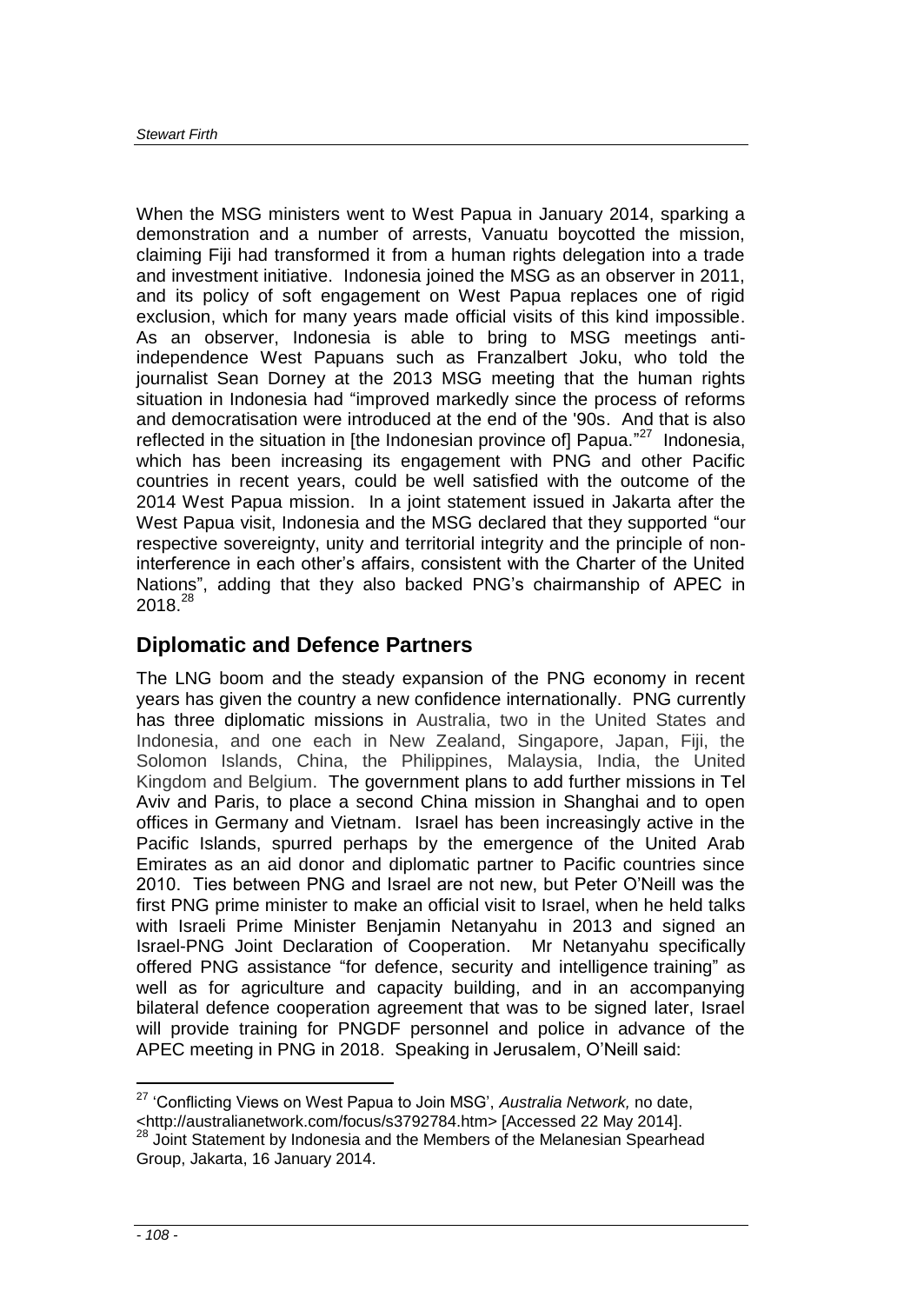We are going to send some people over, especially instructors from Bomana police college, Goldie River training depot and Igam Barracks, and also from the police special protection units, to upgrade their skills to provide<br>better protection of leaders who will visit us.<sup>29</sup>

Israel is only one among a number of countries with which PNG has security links. PNG has defence agreements with the United States and New Zealand, and defence relations on a small scale with Indonesia, Malaysia, Singapore and Fiji. After meeting his Chinese counterpart, General Liang Guanglie, in Beijing in 2013, PNG Defence Minister Fabian Pok revealed that the PNGDF would benefit from a US \$2 million dollar grant from China, and said it would be spent on armoured cars, troop carriers and uniforms, as well as maintaining swimming pools and gymnasiums at PNGDF barracks. Pok was quoted as saying China did not want to be seen as becoming too involved in PNG military issues.<sup>30</sup> The United States has responded. In 2014 US Pacific Naval Commander, Admiral Samuel Locklear III held talks with Prime Minister Peter O'Neill in Port Moresby. He confirmed that the US Army would engage in a new training scheme for PNGDF soldiers, and promised US naval support for security at the APEC meeting.<sup>31</sup>

Australia, though, is the defence partner that really matters for PNG. On her visit to PNG in 2013 Julia Gillard joined Peter O'Neill in signing the Joint Declaration for a New Papua New Guinea-Australia Partnership, which includes a commitment to strengthen the "enduring defence relationship" between the two countries and deepen bilateral cooperation on maritime and border security, regional peacekeeping and disaster relief. In financial terms these words mean that Australia will spend more on its defence cooperation program with PNG, already its largest with any country and boosted significantly to AUD \$27 million in  $2013-14$ <sup>32</sup> The extra funds over the coming years will pay for more Australian Defence Force officers to be deployed to Port Moresby, where they will work alongside their PNGDF counterparts as advisers and trainers at a time when the force plans on rapid expansion. The new emphasis on the defence relationship was underscored at the first bilateral defence ministers' meeting between the two countries in Canberra in December 2011, when they agreed on an annual PNG-Australia

<sup>&</sup>lt;sup>29</sup> 'PNG Seeks Israeli Help on APEC Security', PINA, 18 October 2013, <http://www.pina.com.fj/

<sup>?</sup>p=pacnews&m=read&o=14478209285260b37842fcc2dc5c3b> [Accessed 22 May 2014].

<sup>&</sup>lt;sup>30</sup> 'Chinese Military Gives \$US2 Million Aid to Papua New Guinea', Sina English, 25 February 2013, <http://english.sina.com/china/p/2013/0225/564946.html> [Accessed 22 May 2014].

<sup>&</sup>lt;sup>31</sup> 'Papua New Guinea Prime Minister Peter O'Neill Wants to Increase the Presence of the US Military in the Country', *Australian*, 15 April 2014.

<sup>32</sup> Sam Bateman, Anthony Bergin and Hayley Channer, *Terms of Engagement: Australia's Regional Defence Diplomacy* (Canberra: Australian Strategic Policy Institute, July 2013), p. 55.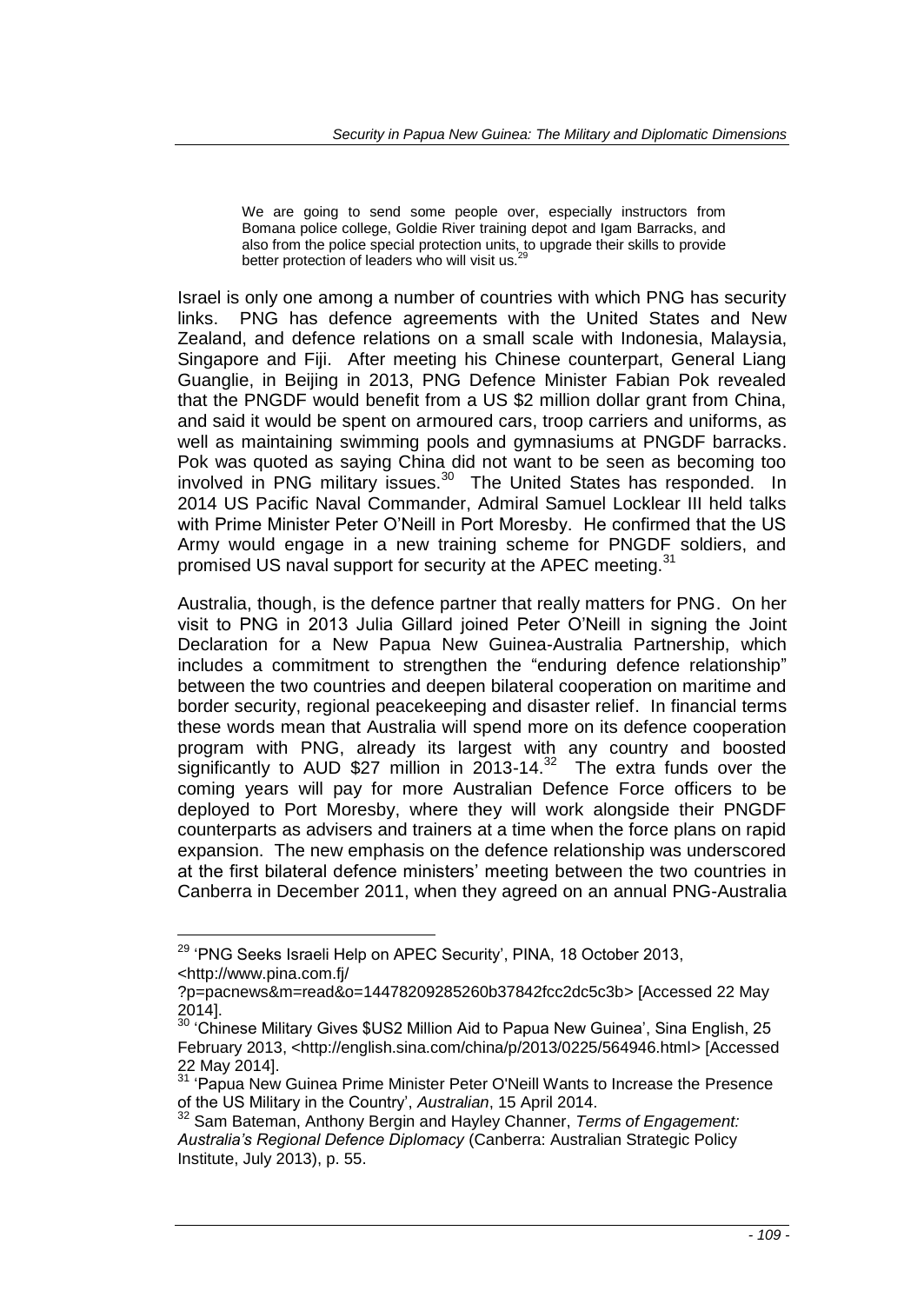security dialogue involving senior defence and foreign affairs officials. PNG was represented at the inaugural South Pacific Defence Ministers' meeting in Tonga in 2013, and will host the 2014 meeting.

Asylum seekers complicate the PNG-Australia security relationship. The Asylum Seeker Processing Centre on Manus Island was built in 2001, closed in 2008, and then re-opened in November 2012 as the Australian Government sought to discourage the flow of potential refugees south from Indonesia. Australia announced on 19 July 2013 that henceforth all asylum seekers reaching Australian territory would be resettled in PNG or some other participating regional country. Under a bilateral Regional Resettlement Arrangement, PNG agreed—for an initial period of twelve months—to accept such people for processing, and if they proved to be refugees, to resettle them. Peter O'Neill wavered on this promise in 2014, suggesting that other Pacific countries should bear some of the burden of resettlement, but soon changed course and agreed that PNG would settle them all.<sup>33</sup> A major riot in the Manus processing centre in February 2014 left one asylum seeker dead, and pointed to major failures in management. The incident was emblematic of security problems in many parts of PNG: security was in the hands of a private security company, G4S, the PNG police lacked control over the situation, and the consequence was human rights abuse. As an Amnesty International Report of December 2013 pointed out, the regional resettlement arrangement has led to abuses of human rights while doing little for PNG:

> Papua New Guinea has thus far seen no significant transfer of expertise or other material benefit from Australian immigration officials, medical staff, caseworkers, security staff, or other professionals. Papua New Guinea authorities remain dependent on their Australian counterparts for virtually every aspect of the administration and day-to-day operation of both the detention centre and the Refugee Status Determination process.<sup>3</sup>

Australia, while compensating PNG for hosting the processing centre, is undermining its own reputation for humanitarian treatment of potential refugees, and undercutting its advocacy of maintaining high standards in delivering security by disciplined forces in PNG.

## **The Developmental Roots of PNG's Security Problem**

The military mood in PNG is buoyant. Speaking at the officers' mess in Port Moresby in 2014, PNGDF chief of logistics Colonel Carl Wrakonei emphasised that PNG would be implementing the Defence White Paper and increasing the size of the force. He was quoted as saying that the PNGDF

<sup>33</sup> 'About-turn as PNG will Resettle Refugees and AFP Offers Help', *Sydney Morning Herald*, 3 April 2014.

<sup>34</sup> Amnesty International, *This is Breaking People: Human Rights Violations at Australia's Asylum Seeker Processing Centre on Manus Island, Papua New Guinea* (Sydney: Amnesty International Australia, 2013), p. 9.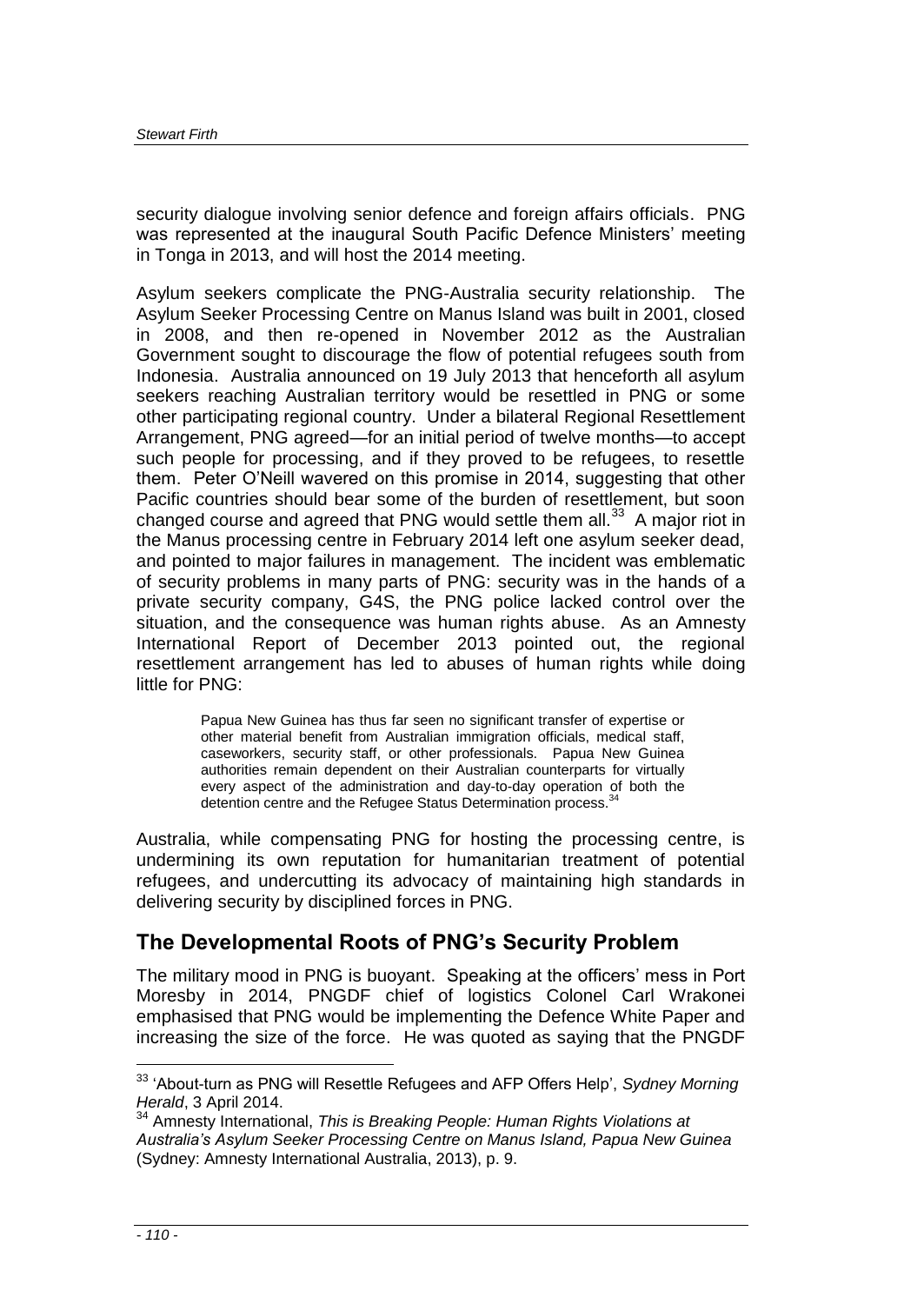would be more than 5,000 in strength by 2015 and 10,000 by 2030.<sup>35</sup> These are unrealistic predictions that belie the reality of the challenges facing the PNGDF. Indiscipline has been a problem in the past and remains so. In July 2013, after a minor argument between medical students and PNGDF personnel over access to an ATM, soldiers returned with bush knives and firearms to the University of Papua New Guinea medical faculty, where they fired on students and destroyed accommodation and property, including laptops and textbooks. Soldiers seriously injured one student.<sup>36</sup> A further incident followed in February 2014 near Merauke in the Indonesian province of Papua. A PNG military patrol intercepted an Indonesian fishing boat on its way to a village in PNG, stopped it at gunpoint and, after robbing the fishermen, left them to swim ashore while the boat was set alight. Five fishermen disappeared before reaching shore, and Jakarta reacted by sending more marines to Merauke together with a naval frigate to search for the men. Indonesia demanded an explanation from  $PNG.<sup>37</sup>$  The incident was almost certainly criminal rather than political in origin and therefore unlikely to disturb PNG- Indonesian relations, but it pointed to a persistent lack of discipline and *esprit de corps* in the PNGDF. Apart from anything else, the expanding PNGDF will need to focus on lines of authority and the responsible exercise of discipline.

A further qualification to this analysis is recognised by the Government of PNG itself, which issued the country's first National Security Statement alongside the new Defence White Paper. The National Security Statement ranked the security threats to PNG "in order of their imminence or likely occurrence and their seriousness when they do occur". Those threats identified as Level One, and therefore requiring "the highest state of preparedness, alertness and response" were, listed in order of importance,

> untenable Law and Order; graft and corruption; human rights abuses and gender based violence; lack of border control; natural disasters and climate change; small arms and light weapons trafficking and proliferation; illegal poaching of resources; drug, alcohol and substance abuse; microbial attacks on plant, animal and human lives; and medical emergencies including HIV & AIDS, TB and Malaria.<sup>38</sup>

The list of threats and their order of priority points to the fundamentally developmental and political character of PNG's security problem, and the need for what the National Security Statement calls a whole-of-nation

<sup>35</sup> 'PNGDF—Fiji ties strong', *Post-Courier*, 7 April 2014.

<sup>&</sup>lt;sup>36</sup> 'Armed Soldiers Assault UPNG Medical Students: Troops "Rampage" after Argument at Cash Machine', *PNG Post-Courier*, 15 July 2013.

<sup>37</sup> Scott Cheney-Peters, 'Troubled Waters: Indonesia's Growing Maritime Disputes: Indonesia Has Become Embroiled in Maritime Disputes with Neighbors like Singapore, Australia, and Papua New Guinea', *The Diplomat*, 19 February 2014, <http://thediplomat.com/2014/02/ troubled-waters-indonesias-growing-maritimedisputes> [Accessed 22 May 2014].

<sup>38</sup> Government of PNG, *Defence White Paper 2013*, p. 20.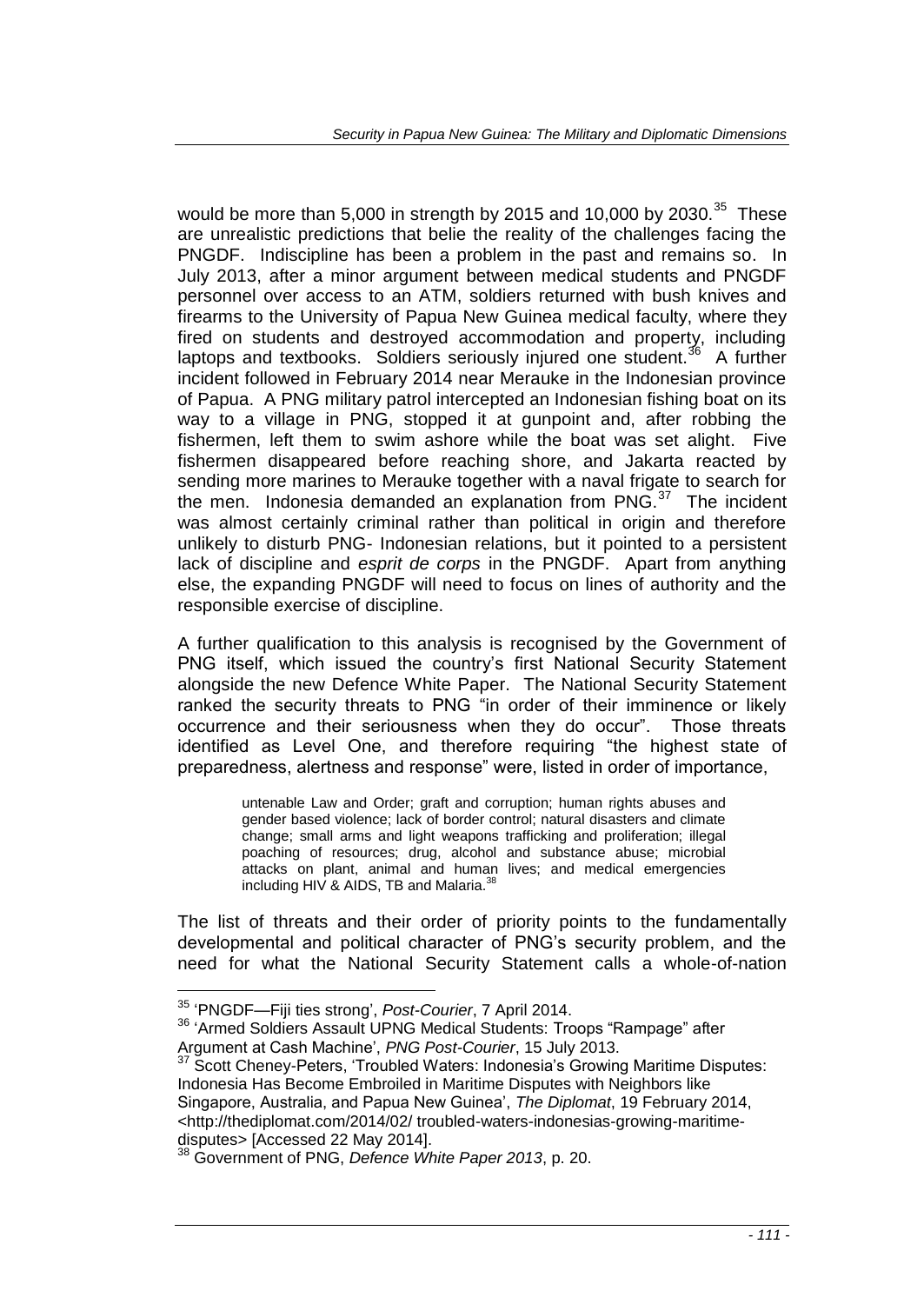approach to address it. As the PNG Defence White Paper says, "PNG's current and future security challenges are complex, non-traditional and predominantly developmental in nature".<sup>39</sup> A bigger, better equipped and more tightly disciplined PNGDF would contribute to a security solution for PNG but only in certain areas such as border control, light weapons proliferation, security for major events and effective surveillance of the country's EEZ. At the same time, participation in regional and global peacekeeping has the potential to enhance PNG's international reputation. But as the Government of PNG recognises, much else is needed, including a better trained and equipped police force, and a rescue mission for the health system.

To discuss security in PNG, then, is to be driven back to a consideration of the political system in that country. PNG ranked 157th out of 187 countries in the 2014 UN Human Development Index, a rough but not grossly misleading guide to the state of development measured by life expectancy, education and GNI per capita.<sup>40</sup> PNG is a country where planning trumps implementation, and where statements of policy and white papers promise more than is delivered. The reasons for this situation have been canvassed on many occasions: PNG is linguistically diverse, its identities are fragmented, its geography poses difficulties for delivering services, it gained independence with only a small educated elite, its public administration is inefficient, and its culture has transformed the Westminster system inherited from Australia into something distinctively Melanesian, characterised by a particularist and kin-based understanding of political loyalties and an allencompassing network of inescapable obligations. The consequence is that PNG parliaments are good at forming (and re-forming) the executive in a rough-and-tumble process of political deals, but much less effective in holding the government accountable and representing voters, that is to say, good at power but poor at doing something developmental with it.<sup>41</sup>

Australia's aid to PNG under what foreign minister Julie Bishop calls the "new paradigm", is likely to emphasise the empowerment of women. "Every time I visit PNG", she told a business audience in Cairns in 2014,

> I meet energetic, talented, creative women and girls—women in leadership positions, guiding their communities, advocating, acting as role models, getting things done—but we need more of them. Girls who want to learn but who need opportunities, and mentoring and more role models. I aim to work

<sup>&</sup>lt;sup>39</sup> Ibid., p. 18.

<sup>40</sup> United Nations Development Programme, *Sustaining Human Progress: Reducing Vulnerabilities and Building Resilience*, Human Development Report 2014 (New York: UNDP, 2013), p. 174.

<sup>41</sup> Michael Morgan*, Cultures of Dominance: Institutional and Cultural Influences on Parliamentary Politics in Melanesia*, SSGM Discussion Paper 2005/2 (Canberra: ANU Research School of Pacific and Asian Studies, State, Society and Governance in Melanesia Program, 2005).